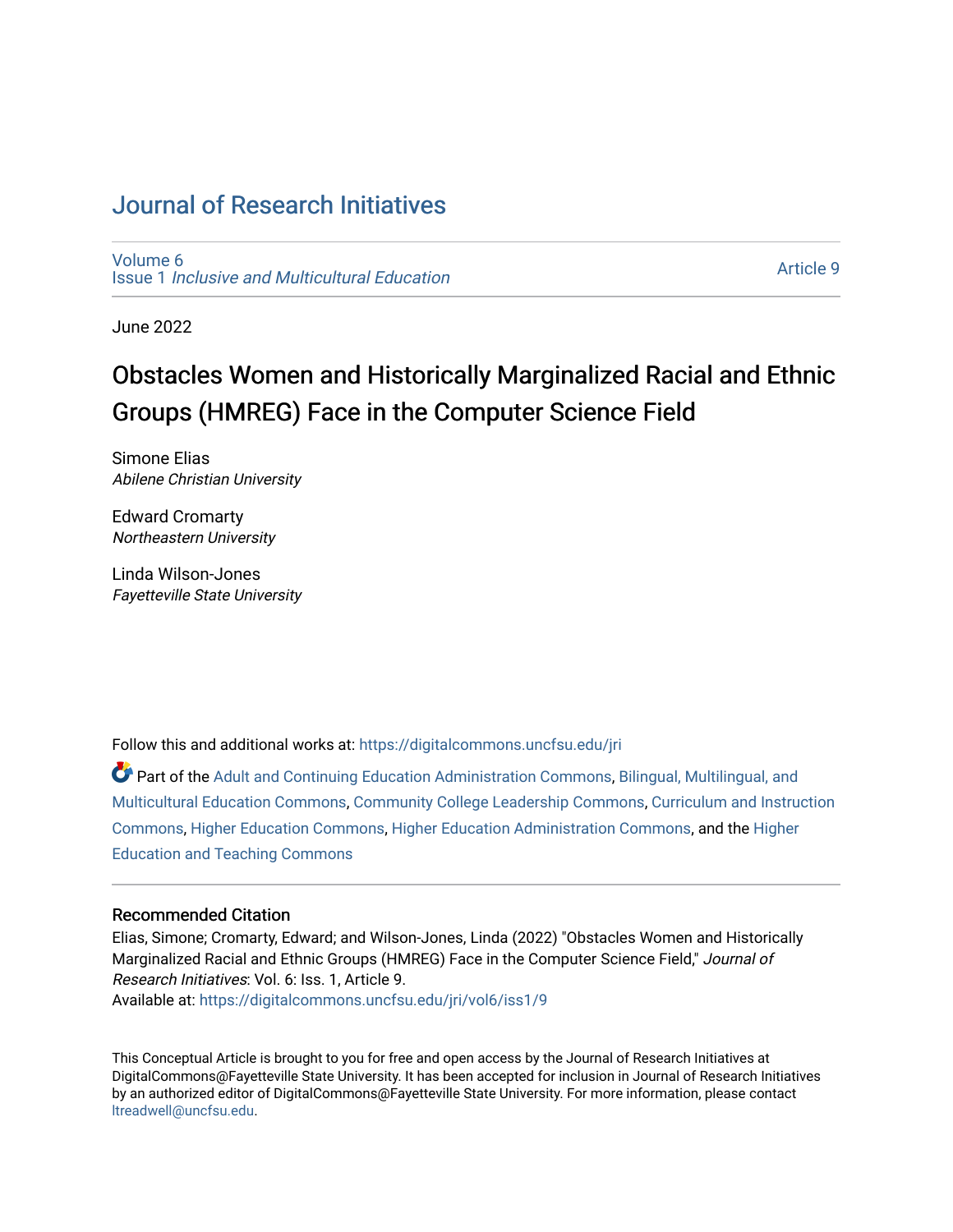### Obstacles Women and Historically Marginalized Racial and Ethnic Groups (HMREG) Face in the Computer Science Field

#### Keywords

Education, Higher Education, Technology Education, Gender Equality, Multicultural Education, Inclusive Education, Computer Education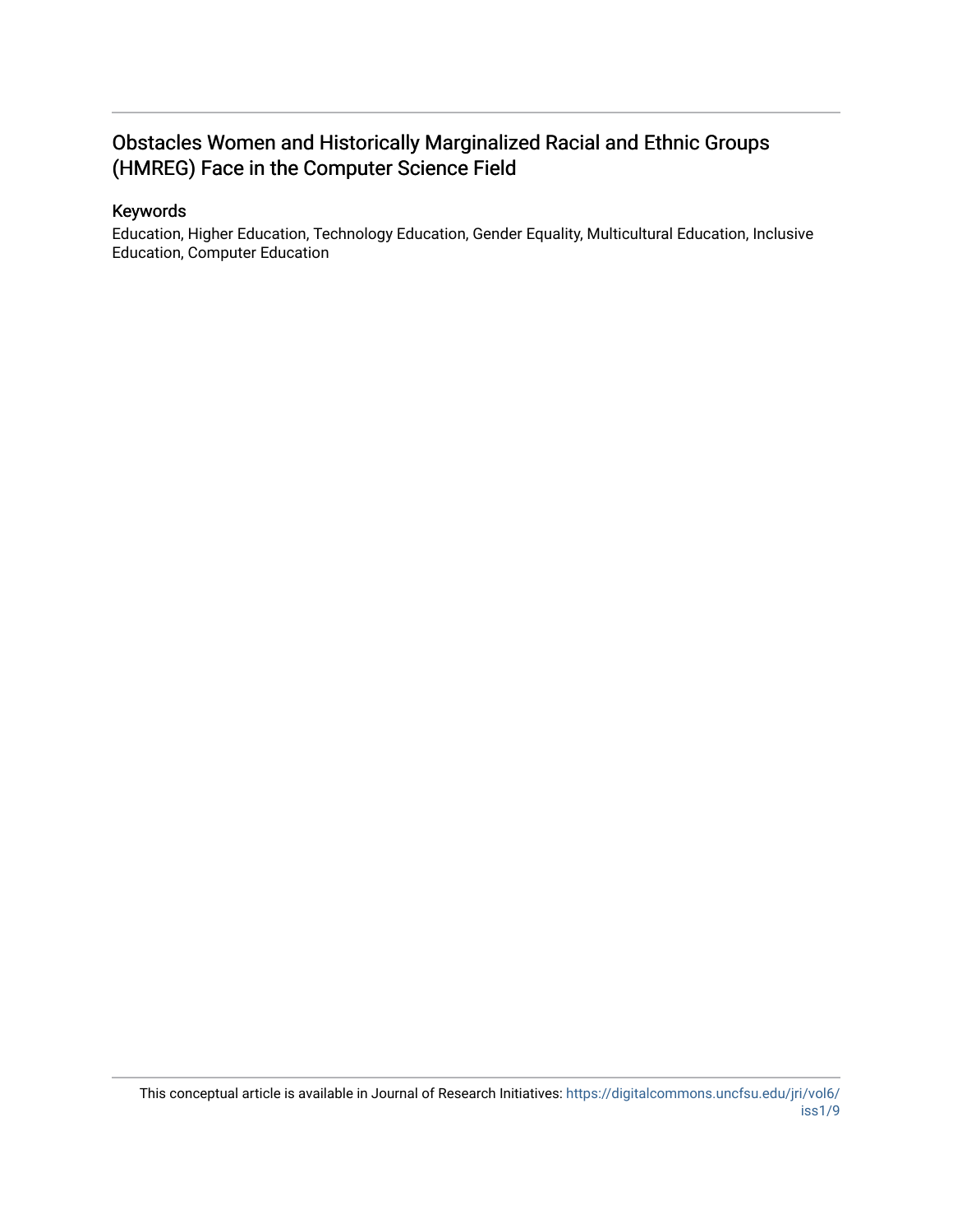

## **OBSTACLES WOMEN AND HISTORICALLY MARGINALIZED RACIAL AND ETHNIC GROUPS (HMREG) FACE IN THE COMPUTER SCIENCE FIELD**

Simone Elias, *Abilene Christian University* Edward Cromarty, *Northeastern University* Linda Wilson-Jones, *Fayetteville State University*

#### **Abstract**

This article approaches the problem of underrepresentation of women and marginalized ethnic groups in the computer science fields from a developmental learning perspective. It proposes that systemic social barriers need to be addressed to overcome the bias toward women in the technological fields. The article surmises that even though stereotypes have changed in the past few decades, Gender Socialization which begins at birth and intensifies through adolescence contributes to inequalities of education, employment, and empowerment in adult life. It suggests that changing the educational paradigm beginning in early education, may result in more inclusive diverse perspectives, increase representation of women, and improve access to technological opportunities for all. That adapting education using holistic and culturally responsive teaching methods will positively transform the learning experiences of marginalized populations in technology education. The need for teacher preparation programs and role models are reviewed. The article discusses the importance of fair working conditions that will support and value the contributions of women in the media and technology fields.

#### Keywords:

Education, Higher Education, Technology Education, Gender Equality, Multicultural Education, Inclusive Education, Computer Education

ISSN: 2168-9083 digitalcommons.uncfsu.edu/jri 1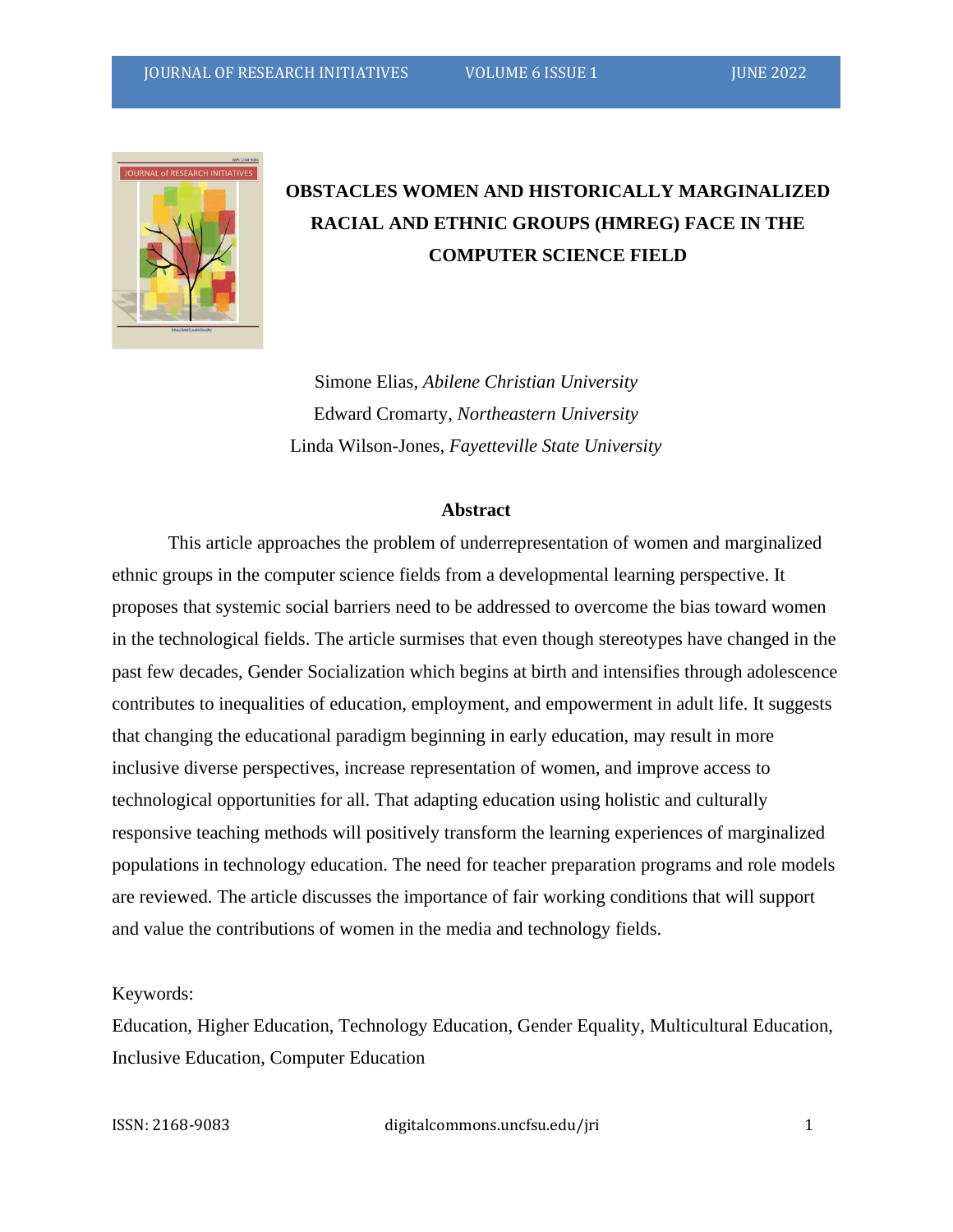#### **Introduction**

Margolis and Fisher (2003) proposed that the Gender Socialization (GS) construct is at the core of the obstacles that women face in the Computer Science (CS) field. These obstacles include but are not limited to women's experiences and perceptions in the CS male-dominated field, limited opportunities, racial bias, gender discrimination, and stereotypes. Scholars utilizing the GS framework understand the impact of gender from a developmental approach. They propose that gender socialization which contributes to inequalities in education, employment, and well-being begins at birth and increases in adolescence through later life (Balvin, 2017).

From the Gender Socialization perspective, it can be argued that women have faced and still face various professional and educational obstacles that have contributed to underrepresentation in Computer Science in the U.S (Butterfield & Crews, 2020; Lunn et al., 2021). These obstacles include racial bias, gender discrimination, marginalization, hostile working and learning environments, inept Computer Science curriculum, and shortage of role models, to name a few barriers (Butterfield & Crews, 2020; Lunn et al., 2021; Margolis & Fisher, 2003).

ISSN: 2168-9083 digitalcommons.uncfsu.edu/jri 2 Lack of "opportunities for girls to participate in out-of-school CS learning that is relevant to their interests, builds confidence and provides foundational CS knowledge" is another barrier (Current Perspectives and Continuing Challenges in Computer Science Education in U.S. K-12 Schools, 2020). From a Gender Socialization perspective, according to Margolis and Fisher's (2003) views and research findings, systemic barriers need to be addressed for women to succeed in computing. What has slightly changed in the past decades in terms of obstacles that women face in CS concerns stereotypes (Butterfield & Crews, 2020). Butterfield and Crews' longitudinal study's findings suggested "that the issues related to stereotypes are less of a problem than they may have been in the past. Although stereotypes still exist, their negative impact appears to be less impactful" in recent years (p. 24). Butterfield and Crews (2020) also argued there is still underrepresentation of women in CS, indicating that "the decline in female participation in this area is a cause for significant concern" (p. 24). These recent findings are in line with Margolis and Fisher's (2003) statement that "the shortage of people of color in the computing profession is even more dire than the shortage of women" (p. 10). Therefore, from a scholar-practitioner viewpoint, it can be articulated that little has changed besides the fact that "there has been a shift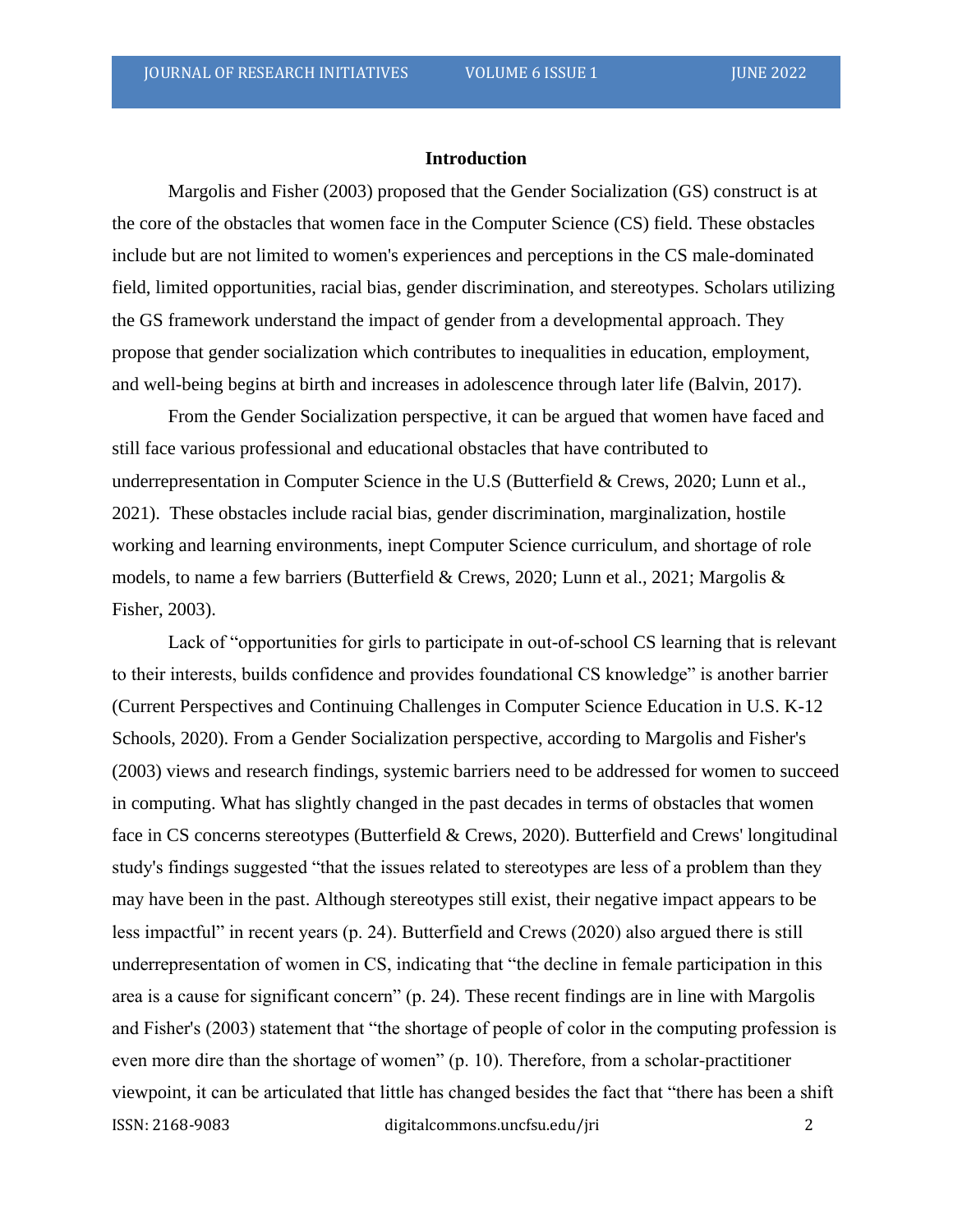in literature" about the significance of changing in paradigm with respect to more "calls to action" to remove barriers in CS that prevent women, especially women of color to enter and succeed in Computer Science careers (Lunn et al., 2021, p. 2).

### **Improving conditions for Women and Historically Marginalized Racial and Ethnic Groups from Elementary to Higher Education**

As noted above, scholars utilizing the GS framework understand the impact of gender from a developmental approach, proposing that "Gender Socialization begins at birth, intensifies during adolescence and contributes to gender inequalities in education, employment, income, empowerment, and other significant outcomes of well-being during adolescence and later in life" (Balvin, 2017). From this perspective, it can also be argued that in order to address the gender gap in CS, it is critical to examine the experiences of girls and Historically Marginalized Racial and Ethnic Groups (HMREG) with CS in elementary school and the impact of these experiences in post-secondary education and beyond.

To transform the educational landscape and close the gender gap, Margolis and Fisher (2003) proposed that "cultural and curricular revolution is required to change computer science so that the valuable contributions and perspectives of women are respected within the discipline" (p. 6). While it is critical to acknowledge that some CS organizations, such as Code with Google | Google for Education, are now attempting to close equity gaps in CS education by "providing grant funding to nonprofits, building programs to expand access to computer science education, and helping train more female and underrepresented students in computational thinking" (*Code with Google | Google for Education, 2021)*; recent research from Lunn and colleagues argued that, "Despite initiatives to remediate enrollment and persistence of underrepresented groups in computing, women in computing have not seen substantial increases" (Lunn et al., 2021, p. 19).

ISSN: 2168-9083 digitalcommons.uncfsu.edu/jri 3 Rahman (2016) noted, "how the undergraduate computing world has become highly androcentric in the past decades" (p. 15). While Margolis and Fisher's (2003) views stem from the Gender Socialization construct, another lens that could shed light on the obstacles affecting women at different age groups is Critical Feminism. Mumby's (2019) view on Critical Feminism states that societies and organizations are gendered, where gender is socially constructed and operated through power relations. According to Mumby, Feminism is a "discourse of empowerment" in which reality is viewed as being socially constructed by gender-based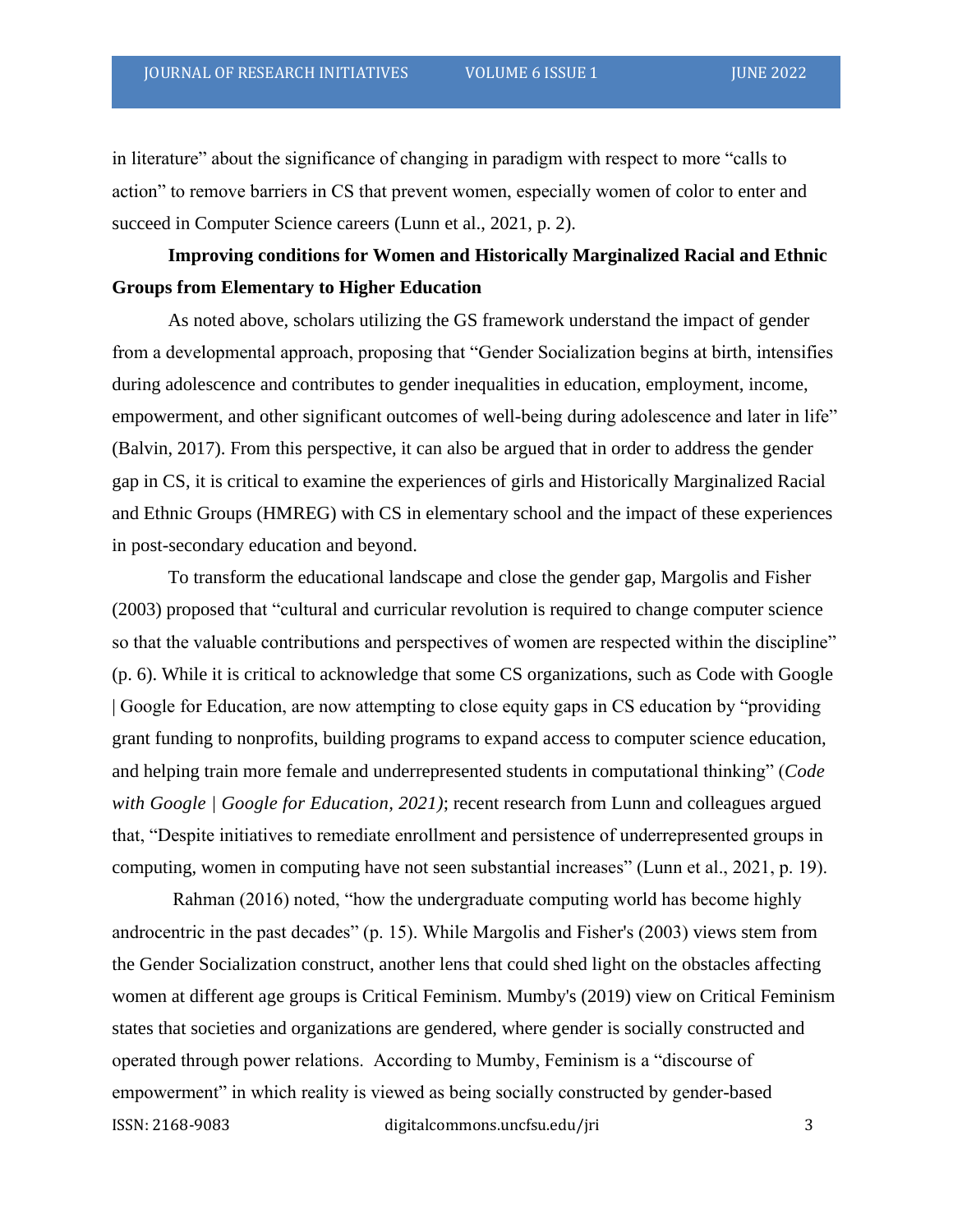communication that has mainly excluded the participation of women in institutions and organizations (p. 359). This paradigm may be particularly true in education at large, starting in primary grades and how all these parameters and constructs suggest that there is only one way of knowing. This only way of knowing is often "highly androcentric" and doesn't acknowledge an awareness and of the value of HMREG knowledge and ways of knowing. This is where elementary educators must challenge the known homosocial reproduction construct starting in the primary grades by empowering young girls and HMREG with CS role models and curricular experiences with which they may relate. Challenging the present social-educational paradigm in the primary grade levels may result in more women and HMREG empowerment and, consequently, minimize the obstacles women and HMREG face in the Computer Science field of post-secondary education and beyond. When we have more women, diversity, and more representation in underrepresented areas, we may develop more inclusive and less biased technology and thus have more representative and fair technology for all.

#### **Historically Marginalized Racial and Ethnic Groups underrepresented in CS.**

Given that Code.org no longer uses "the term 'underrepresented minorities' to describe students from non-white and Asian backgrounds, after an internal review found this language was both too vague and offensive" (*Using more inclusive language at Code.org*, 2020). In an effort to use more inclusive language, for the purpose of this discussion, the term "historically marginalized racial and ethnic groups" will be used to refer to groups underrepresented in CS. (*Using more inclusive language at Code.org*, 2020).

Therefore, the obstacles Historically Marginalized Racial and Ethnic Groups (HMREG) underrepresented in CS face in the field are even more concerning than those confronted by women. While qualitative research should not be generalized, it is fair to argue that HMREG not only address issues related to biases but also discrimination at various levels that range from microaggressions to racial profiling. Margolis and colleagues (2008) study, and research findings, stemmed from Margolis and Fisher's (2003) concerns related to race as another layer that impacted the paradigm of representation in the CS field during the study of gender.

ISSN: 2168-9083 digitalcommons.uncfsu.edu/jri 4 As Margolis and colleagues (2008) explained, even after African Americans have access to pools, "they would have to enter the hostile white neighborhoods and consequently be at risk in the pools" (p. 19). Thus, it is not only about providing access and opportunities to HMREG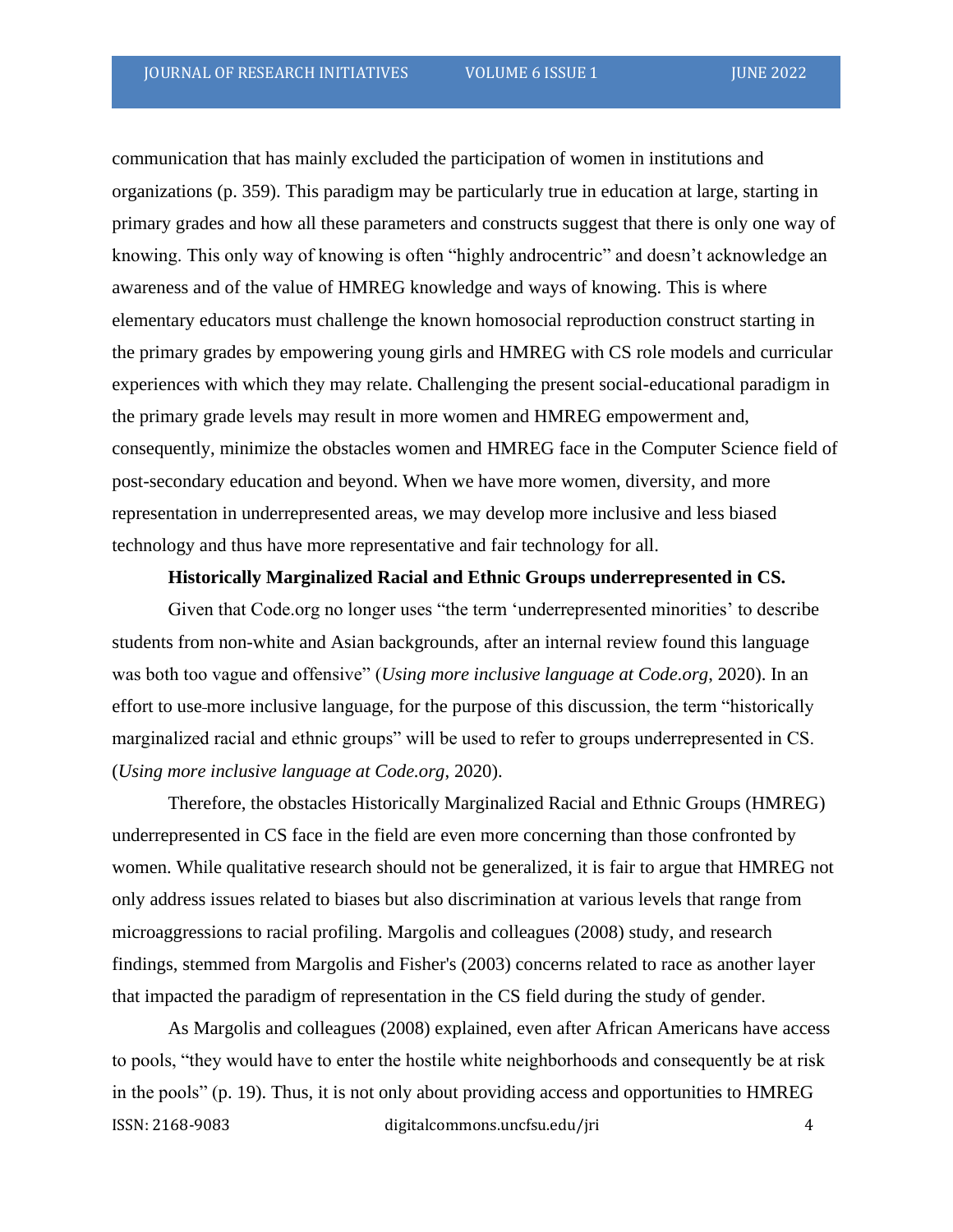underrepresented in CS, but also about positively transforming the conditions and learning experiences for HMREG to be relevant and relatable. The transformation of learning experiences at various CS levels must be addressed in tandem with issues of access and opportunities as a holistic issue.

According to Code.org Massachusetts's schools appear to face similar obstacles related to those articulated by Margolis and colleagues (2013) as it concerns the representation of Historically Marginalized Racial and Ethnic Groups underrepresented in CS. From the 5,590 exams that were taken in AP Computer Science by high school students in the state, Hispanic/Latino/Latina students took 462 exams, Black/African American students took 343 exams, Native American/Alaskan students took 16 exams, and Native Hawaiian/Pacific Islander students took only 5 exams (*Support K-12 Computer Science Education in Massachusetts Computer science in Massachusetts*, 2020). Figure 1 provides an illustration of the ethnic and racial composition of students that took AP Computer Science exams in Massachusetts in 2020.

Figure 1: AP Computer Science exams in Massachusetts: Racial and Ethnic Overview



*Data source: Code.org: Support K-12 Computer Science Education in Massachusetts Computer science in Massachusetts*, 2020.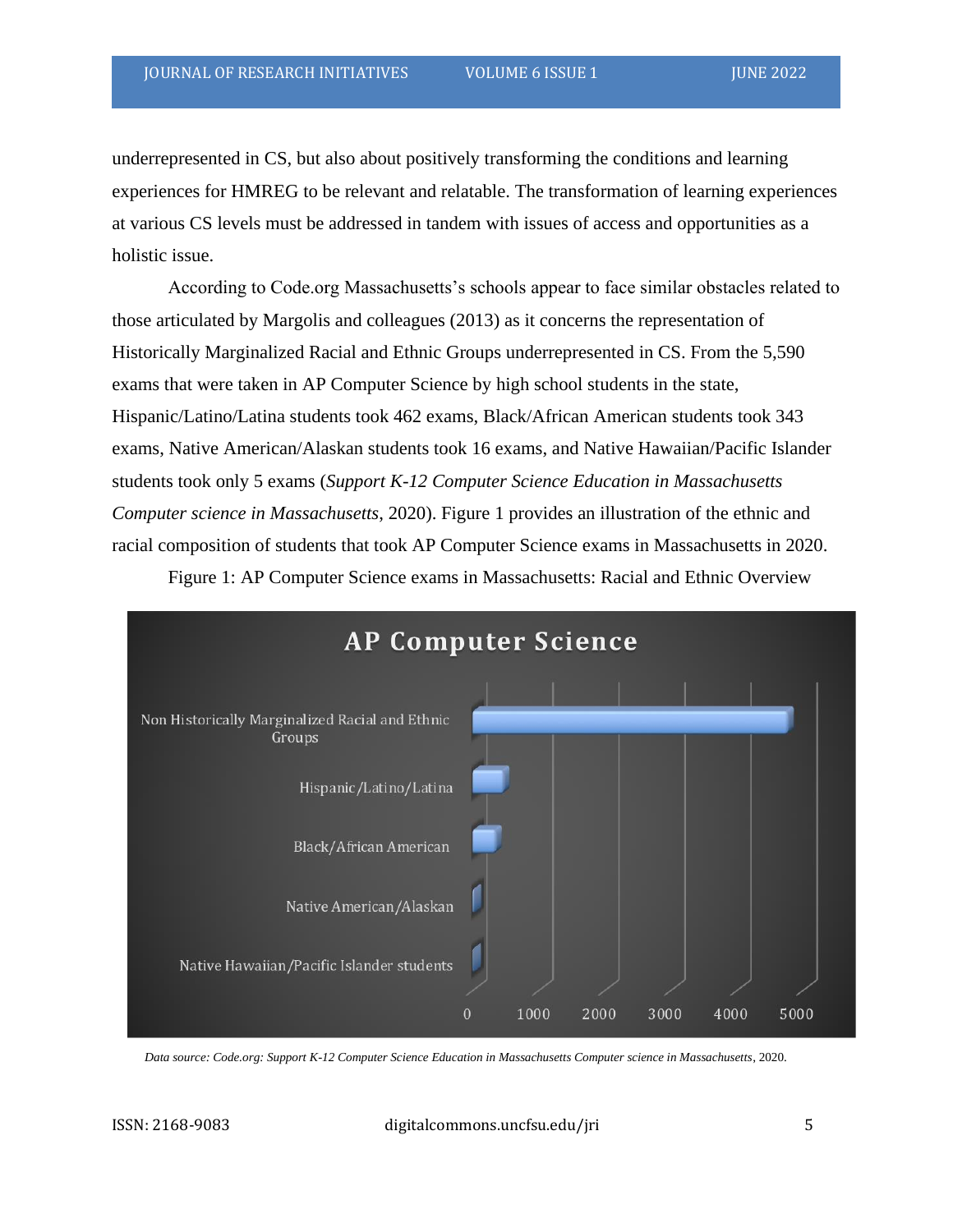Lack of teachers as role models is also a barrier that may be observed in Massachusetts. According to Code.org, "Teacher preparation programs in Massachusetts did not graduate a single new teacher prepared to teach computer science in 2018." (*Support K-12 Computer Science Education in Massachusetts Computer science in Massachusetts*, 2020).

#### **Diversity, Equity, and Inclusion lenses (DEI)**

Undeniably, it is important to provide better conditions for women and Historically Marginalized Racial and Ethnic Groups underrepresented in CS. These conditions should not be limited to opportunities. If women and/or HMREG underrepresented in CS choose to enter the field, they must be supported, valued and mentored, so that they stay. While the authors do not believe in imposing anything on anyone in terms of what career path to pursue, we think schools must seek ways to provide conditions and experiences for girls and HMREG to enter and stay in CS. Such conditions and experiences are fundamental to students who would not have access otherwise at home, for several reasons, to have enough experience to make informed decisions as to what career to choose. This change in paradigm could result in more women and HMREG entering and persisting in post-secondary education in the field of Computer Science. As educators continue to embrace CS and integrate technology into their practice, adopting culturally responsive approaches to evaluate Computer Science resources is particularly important. It is critical that they develop strategies, explore frameworks, and create guidelines to examine CS selection and integration with Diversity, Equity, and Inclusion lenses (DEI). (*Diversity, Equity, and Inclusion*, 2021).

#### **References**

- Balvin, N. (2017). *What is gender socialization, and why does it matter? - Evidence for Action*.Evidence for Action. [https://blogs.unicef.org/evidence-for-action/what-is-gender](https://blogs.unicef.org/evidence-for-action/what-is-gender%20socialization-and-why-does-it-matter/) [socialization-and-why-does-it-matter/](https://blogs.unicef.org/evidence-for-action/what-is-gender%20socialization-and-why-does-it-matter/)
- Butterfield, J., & Crews, T. (2020). Obstacles to Women in Computing: Re-Examining the Literature in 2020. *Journal of Education, Society and Behavioural Science*, 18–27. <https://doi.org/10.9734/jesbs/2020/v33i1230284>

*Diversity, Equity, and Inclusion*. (2021). Dei.extension.org.<https://dei.extension.org/>